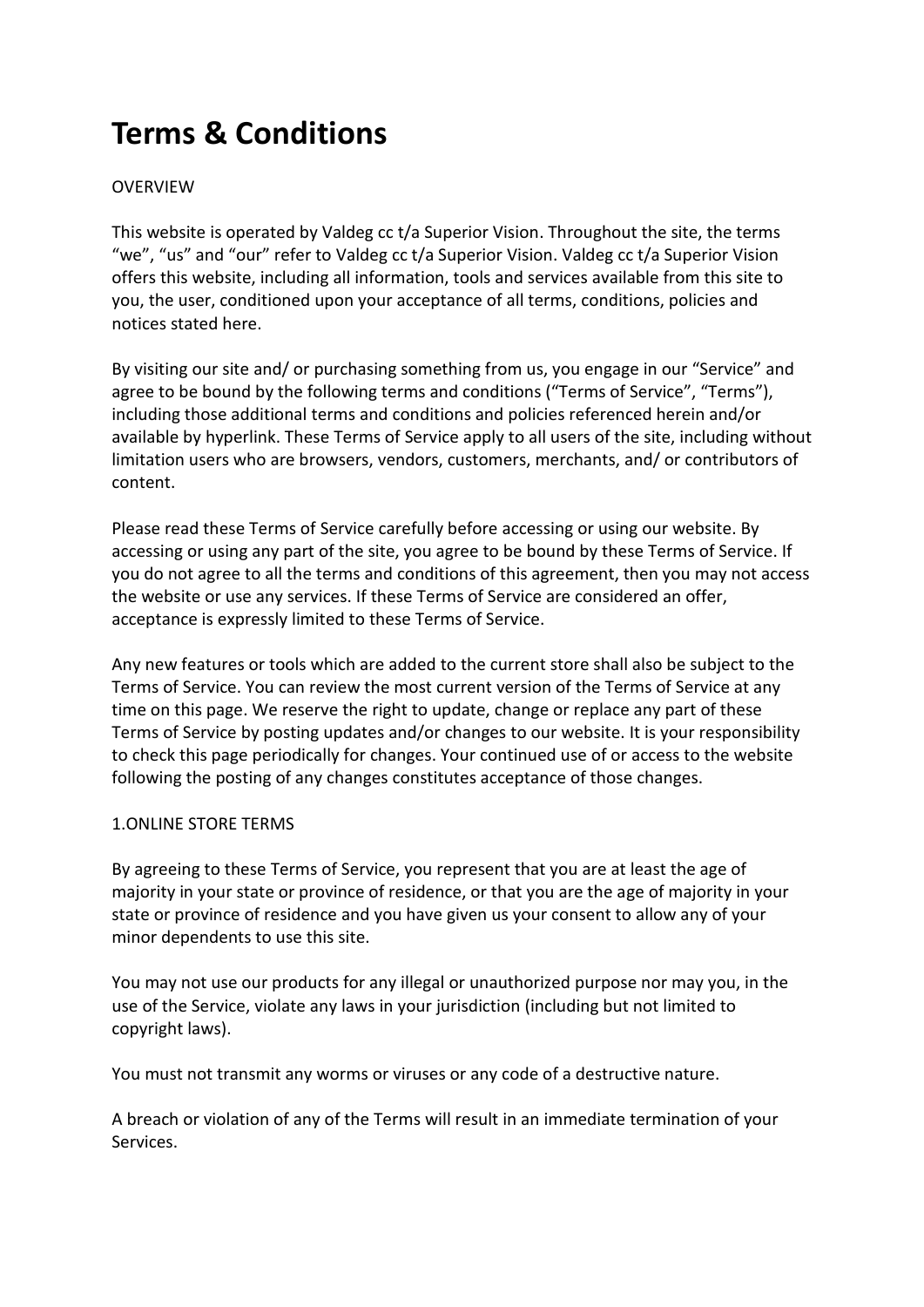## 2.GENERAL CONDITIONS

We reserve the right to refuse service to anyone for any reason at any time.

You understand that your content (not including credit card information), may be transferred un-encrypted and involve (a) transmissions over various networks; and (b) changes to conform and adapt to technical requirements of connecting networks or devices. Credit card information is always encrypted during transfer over networks.

You agree not to reproduce, duplicate, copy, sell, resell or exploit any portion of the Service, use of the Service, or access to the Service or any contact on the website through which the service is provided, without express written permission by us.

The headings used in this agreement are included for convenience only and will not limit or otherwise affect these Terms.

## 3.ACCURACY, COMPLETENESS AND TIMELINESS OF INFORMATION

We are not responsible if information made available on this site is not accurate, complete or current. The material on this site is provided for general information only and should not be relied upon or used as the sole basis for making decisions without consulting primary, more accurate, more complete or timelier sources of information. Any reliance on the material on this site is at your own risk.

This site may contain certain historical information. Historical information, necessarily, is not current and is provided for your reference only. We reserve the right to modify the contents of this site at any time, but we have no obligation to update any information on our site. You agree that it is your responsibility to monitor changes to our site.

## 4.MODIFICATIONS TO THE SERVICE AND PRICES

Prices for our products are subject to change without notice.

We reserve the right at any time to modify or discontinue the Service (or any part or content thereof) without notice at any time.

We shall not be liable to you or to any third-party for any modification, price change, suspension or discontinuance of the Service.

## 5.PRODUCTS OR SERVICES

Certain products or services may be available exclusively online through the website. These products or services may have limited quantities and are subject to return or exchange only according to our return policy. We have made every effort to display as accurately as possible the colours and images of our products that appear at the store. We cannot guarantee that your computer monitor's display of any colour will be accurate.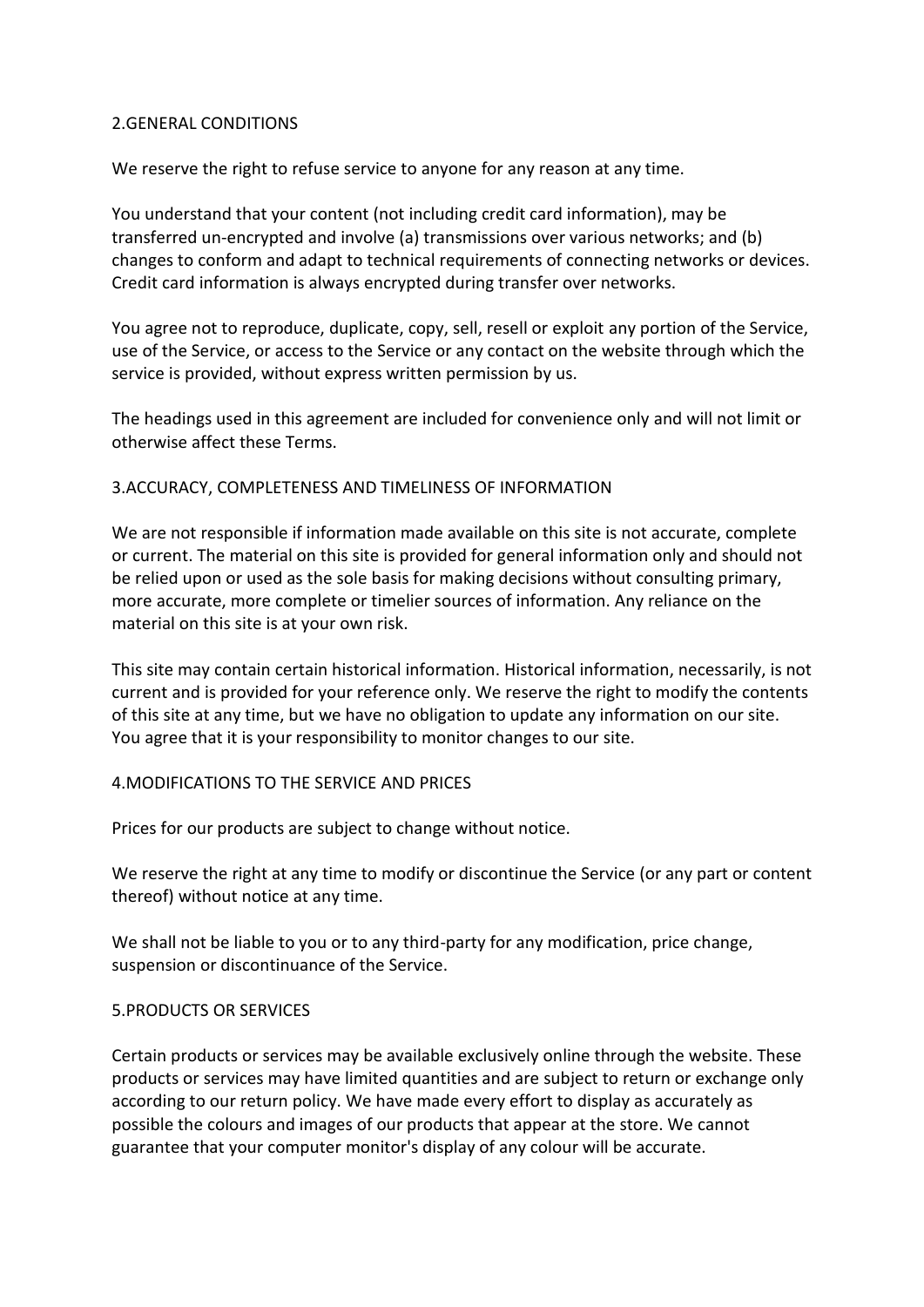We reserve the right, but are not obligated, to limit the sales of our products or Services to any person, geographic region or jurisdiction. We may exercise this right on a case-by-case basis. We reserve the right to limit the quantities of any products or services that we offer. All descriptions of products or product pricing are subject to change at any time without notice, at the sole discretion of us. We reserve the right to discontinue any product at any time. Any offer for any product or service made on this site is void where prohibited.

We do not warrant that the quality of any products, services, information, or other material purchased or obtained by you will meet your expectations, or that any errors in the Service will be corrected.

## 6.ACCURACY OF BILLING AND ACCOUNT INFORMATION

We reserve the right to refuse any order you place with us. We may, in our sole discretion, limit or cancel quantities purchased per person, per household or per order. These restrictions may include orders placed by or under the same customer account, the same credit card, and/or orders that use the same billing and/or shipping address. In the event that we make a change to or cancel an order, we may attempt to notify you by contacting the e-mail and/or billing address/phone number provided at the time the order was made. We reserve the right to limit or prohibit orders that, in our sole judgment, appear to be placed by dealers, re-sellers or distributors.

You agree to provide current, complete and accurate purchase and account information for all purchases made at our store. You agree to promptly update your account and other information, including your email address and credit card numbers and expiration dates, so that we can complete your transactions and contact you as needed.

For more detail, please review our return policy.

## 7.OPTIONAL TOOLS

We may not provide you with access to third-party tools over which we monitor nor has any neither control nor input.

You acknowledge and agree that we provide access to such tools "as is" and "as available" without any warranties, representations or conditions of any kind and without any endorsement. We shall have no liability whatsoever arising from or relating to your use of optional third-party tools.

Any use by you of optional tools offered through the site is entirely at your own risk and discretion and you should ensure that you are familiar with and approve of the terms on which tools are provided by the relevant third-party provider(s).

We may also, in the future, offer new services and/or features through the website (including, the release of new tools and resources). Such new features and/or services shall also be subject to these Terms of Service.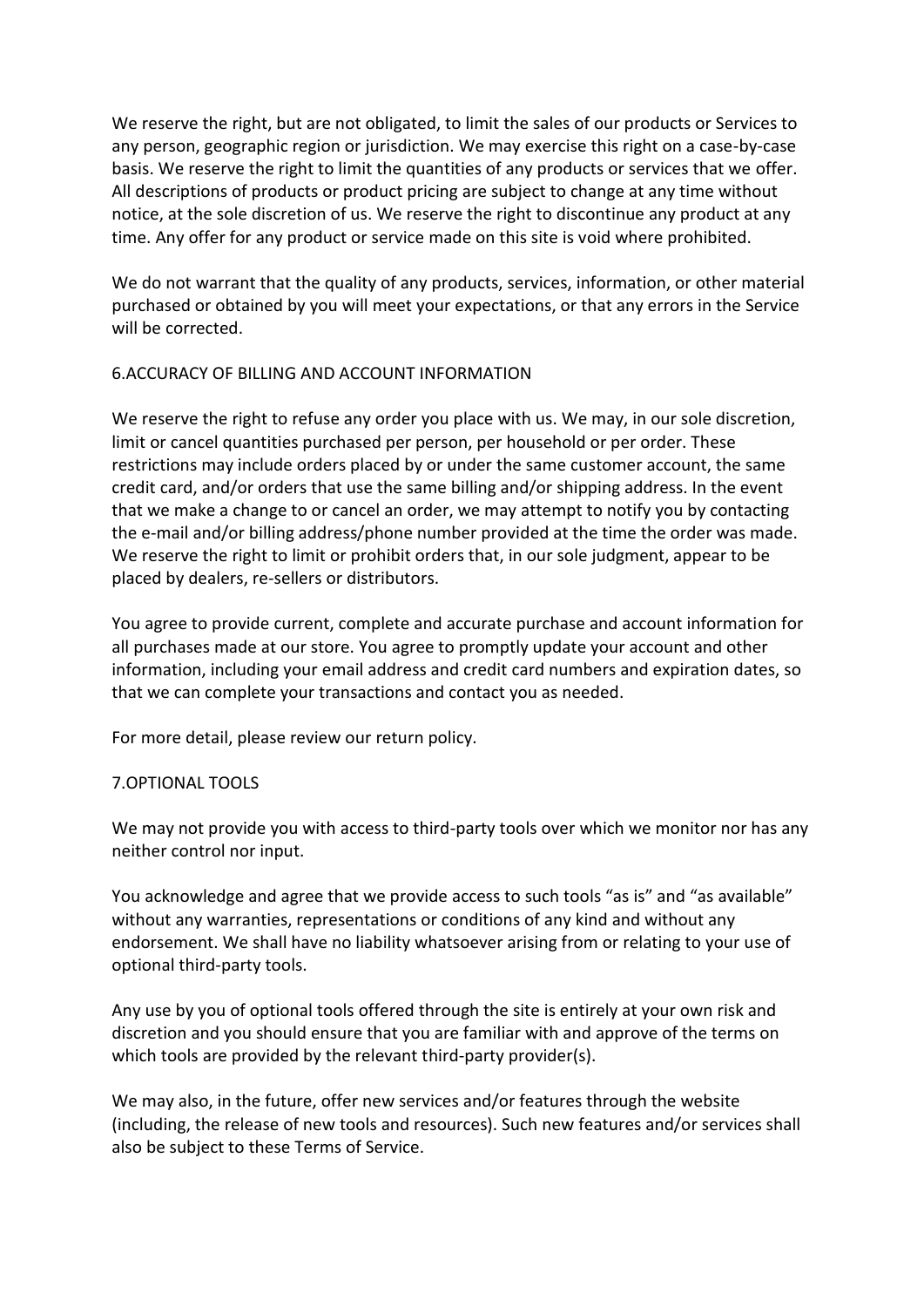## 8.THIRD-PARTY LINKS

Certain content, products and services available via our Service may include materials from third-parties.

Third-party links on this site may direct you to third-party websites that are not affiliated with us. We are not responsible for examining or evaluating the content or accuracy and we do not warrant and will not have any liability or responsibility for any third-party materials or websites, or for any other materials, products, or services of third-parties.

We are not liable for any harm or damages related to the purchase or use of goods, services, resources, content, or any other transactions made in connection with any third-party websites. Please review carefully the third-party's policies and practices and make sure you understand them before you engage in any transaction. Complaints, claims, concerns, or questions regarding third-party products should be directed to the third-party.

## 9.USER COMMENTS, FEEDBACK AND OTHER SUBMISSIONS

If, at our request, you send certain specific submissions (for example contest entries) or without a request from us you send creative ideas, suggestions, proposals, plans, or other materials, whether online, by email, by postal mail, or otherwise (collectively, 'comments'), you agree that we may, at any time, without restriction, edit, copy, publish, distribute, translate and otherwise use in any medium any comments that you forward to us. We are and shall be under no obligation (1) to maintain any comments in confidence; (2) to pay compensation for any comments; or (3) to respond to any comments.

We may, but have no obligation to, monitor, edit or remove content that we determine in our sole discretion are unlawful, offensive, threatening, libelous, defamatory, pornographic, obscene or otherwise objectionable or violates any party's intellectual property or these Terms of Service.

You agree that your comments will not violate any right of any third-party, including copyright, trademark, privacy, personality or other personal or proprietary right. You further agree that your comments will not contain libelous or otherwise unlawful, abusive or obscene material, or contain any computer virus or other malware that could in any way affect the operation of the Service or any related website. You may not use a false e-mail address, pretend to be someone other than yourself, or otherwise mislead us or thirdparties as to the origin of any comments. You are solely responsible for any comments you make and their accuracy. We take no responsibility and assume no liability for any comments posted by you or any third-party.

## 10.PERSONAL INFORMATION

Your submission of personal information through the store is governed by our return policy.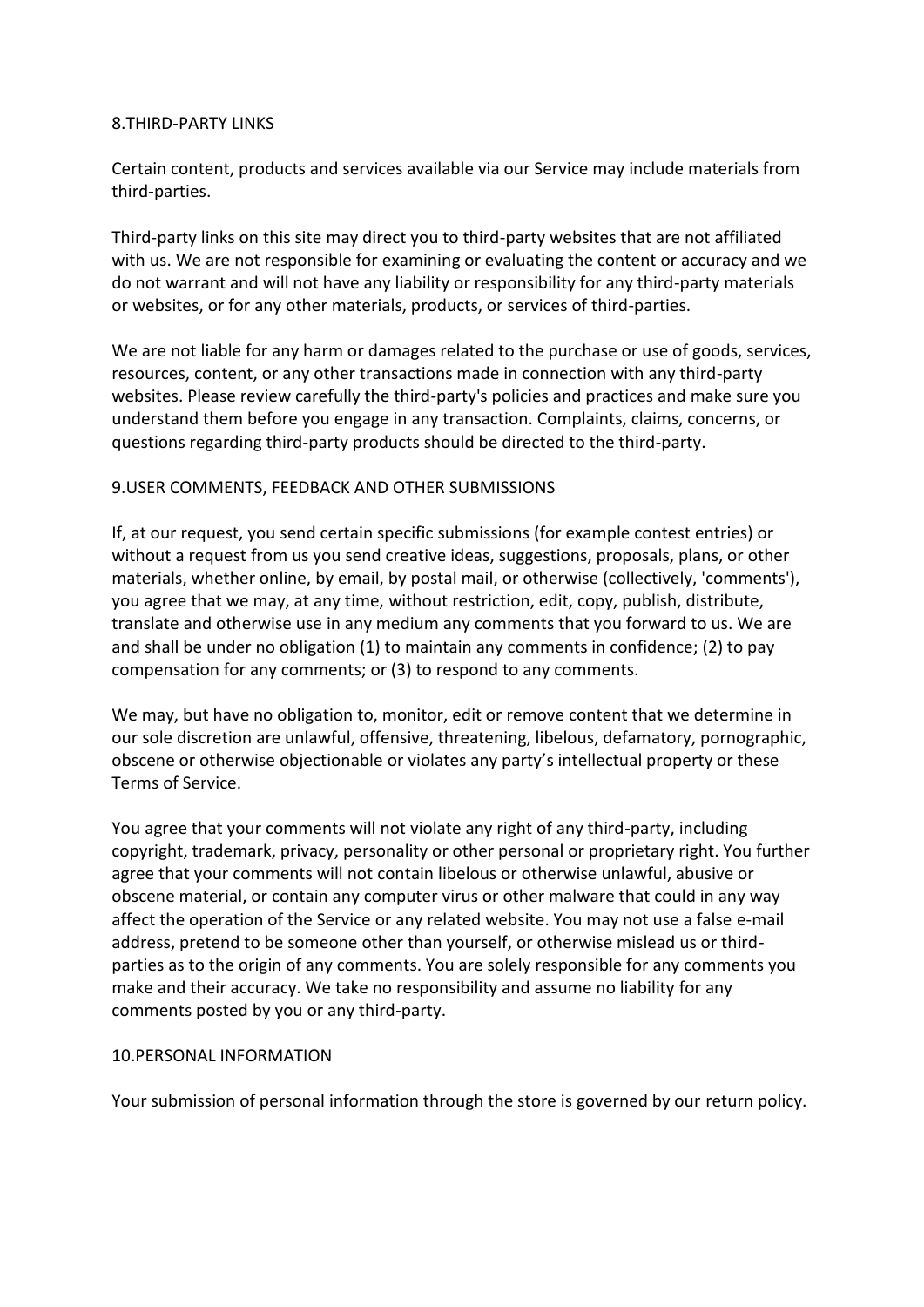## 11.ERRORS, INACCURACIES AND OMISSIONS

Occasionally there may be information on our site or in the Service that contains typographical errors, inaccuracies or omissions that may relate to product descriptions, pricing, promotions, offers, product shipping charges, transit times and availability. We reserve the right to correct any errors, inaccuracies or omissions, and to change or update information or cancel orders if any information in the Service or on any related website is inaccurate at any time without prior notice (including after you have submitted your order).

We undertake no obligation to update, amend or clarify information in the Service or on any related website, including without limitation, pricing information, except as required by law. No specified update or refresh date applied in the Service or on any related website should be taken to indicate that all information in the Service or on any related website has been modified or updated.

## 12.PROHIBITED USES

In addition to other prohibitions as set forth in the Terms of Service, you are prohibited from using the site or its content: (a) for any unlawful purpose; (b) to solicit others to perform or participate in any unlawful acts; (c) to violate any international, federal, provincial or state regulations, rules, laws, or local ordinances; (d) to infringe upon or violate our intellectual property rights or the intellectual property rights of others; (e) to harass, abuse, insult, harm, defame, slander, disparage, intimidate, or discriminate based on gender, sexual orientation, religion, ethnicity, race, age, national origin, or disability; (f) to submit false or misleading information; (g) to upload or transmit viruses or any other type of malicious code that will or may be used in any way that will affect the functionality or operation of the Service or of any related website, other websites, or the Internet; (h) to collect or track the personal information of others; (i) to spam, phish, pharm, pretext, spider, crawl, or scrape; (j) for any obscene or immoral purpose; or (k) to interfere with or circumvent the security features of the Service or any related website, other websites, or the Internet. We reserve the right to terminate your use of the Service or any related website for violating any of the prohibited uses.

## 13.DISCLAIMER OF WARRANTIES; LIMITATION OF LIABILITY

We do not guarantee, represent or warrant that your use of our service will be uninterrupted, timely, secure or error-free.

We do not warrant that the results that may be obtained from the use of the service will be accurate or reliable.

You agree that from time to time we may remove the service for indefinite periods of time or cancel the service at any time, without notice to you.

You expressly agree that your use of, or inability to use, the service is at your sole risk. The service and all products and services delivered to you through the service are (except as expressly stated by us) provided 'as is' and 'as available' for your use, without any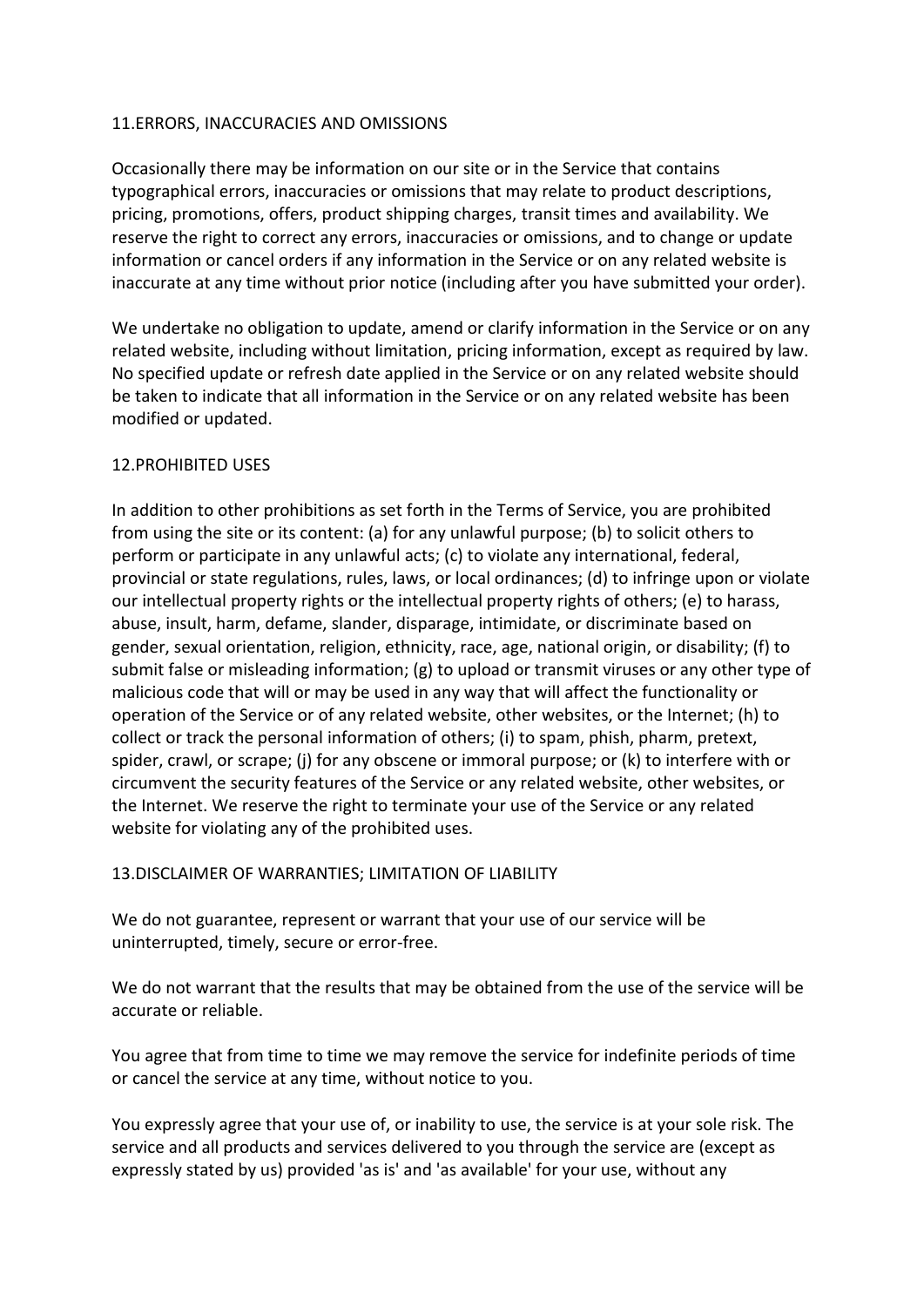representation, warranties or conditions of any kind, either express or implied, including all implied warranties or conditions of merchantability, merchantable quality, fitness for a particular purpose, durability, title, and non-infringement.

In no case shall Valdeg cc t/a Superior Vision, our directors, officers, employees, affiliates, agents, contractors, interns, suppliers, service providers or licensors be liable for any injury, loss, claim, or any direct, indirect, incidental, punitive, special, or consequential damages of any kind, including, without limitation lost profits, lost revenue, lost savings, loss of data, replacement costs, or any similar damages, whether based in contract, tort (including negligence), strict liability or otherwise, arising from your use of any of the service or any products procured using the service, or for any other claim related in any way to your use of the service or any product, including, but not limited to, any errors or omissions in any content, or any loss or damage of any kind incurred as a result of the use of the service or any content (or product) posted, transmitted, or otherwise made available via the service, even if advised of their possibility. Because some states or jurisdictions do not allow the exclusion or the limitation of liability for consequential or incidental damages, in such states or jurisdictions, our liability shall be limited to the maximum extent permitted by law.

## 14.INDEMNIFICATION

You agree to indemnify, defend and hold harmless Valdeg cc t/a Superior Vision and our parent, subsidiaries, affiliates, partners, officers, directors, agents, contractors, licensors, service providers, subcontractors, suppliers, interns and employees, harmless from any claim or demand, including reasonable attorneys' fees, made by any third-party due to or arising out of your breach of these Terms of Service or the documents they incorporate by reference, or your violation of any law or the rights of a third-party.

## 15.SEVERABILITY

In the event that any provision of these Terms of Service is determined to be unlawful, void or unenforceable, such provision shall nonetheless be enforceable to the fullest extent permitted by applicable law, and the unenforceable portion shall be deemed to be severed from these Terms of Service, such determination shall not affect the validity and enforceability of any other remaining provisions.

## 16.TERMINATION

The obligations and liabilities of the parties incurred prior to the termination date shall survive the termination of this agreement for all purposes.

These Terms of Service are effective unless and until terminated by either you or us. You may terminate these Terms of Service at any time by notifying us that you no longer wish to use our Services, or when you cease using our site.

If in our sole judgment you fail, or we suspect that you have failed, to comply with any term or provision of these Terms of Service, we also may terminate this agreement at any time without notice and you will remain liable for all amounts due up to and including the date of